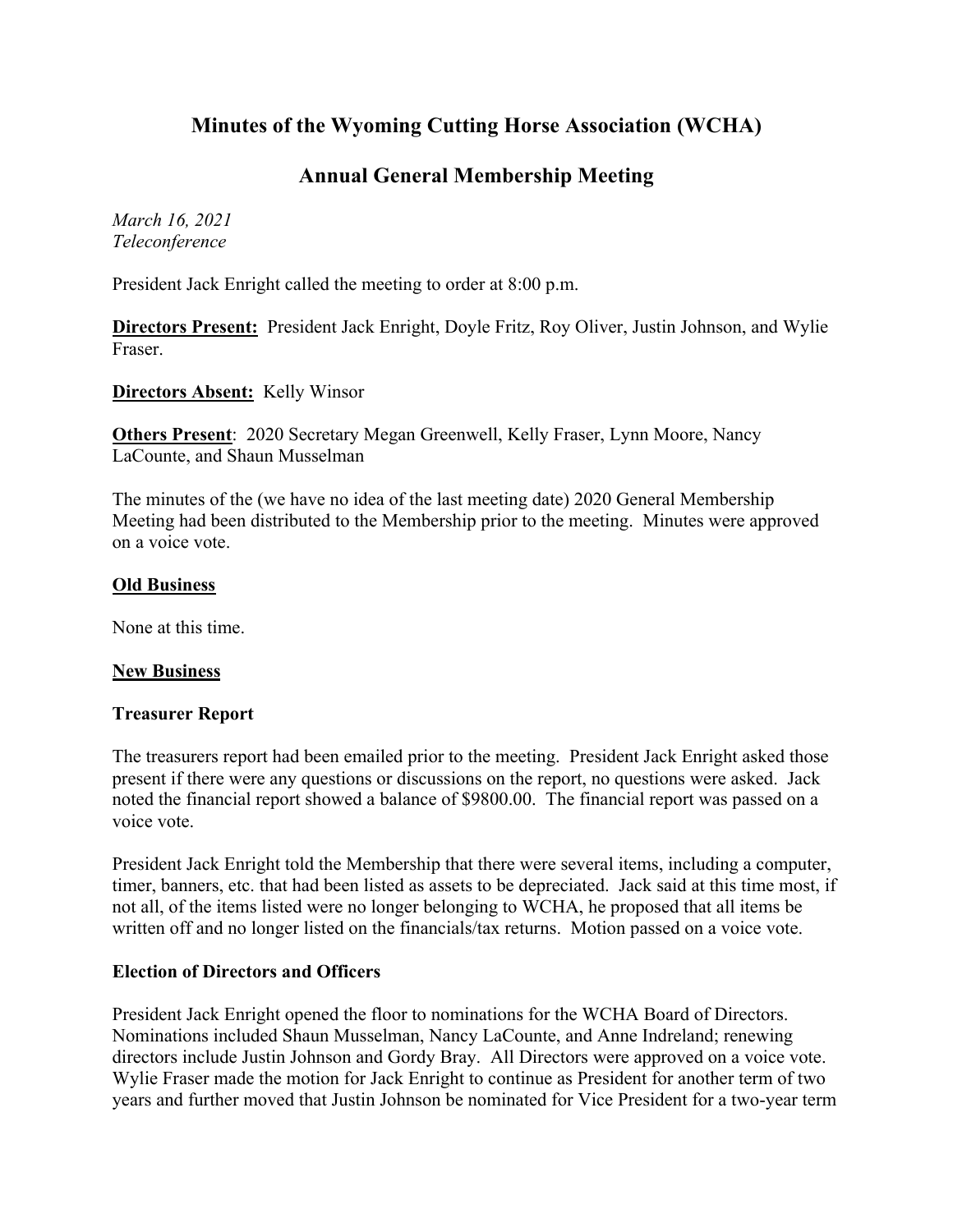per the WCHA By-Laws. Motion was seconded by Shaun Musselman and unanimously passed on a voice vote. Justin Johnson made the motion to nominate Lynn Moore as Secretary/Treasurer, Wylie Fraser seconded, motion unanimously passed on a voice vote.

#### *Officers and Board of directors are as follows:*

*President:* Jack Enright - 2021-2022 *Vice President*: Justin Johnson - 2021 to 2022

#### *Board:*

Doyle Fritz - 2019 to 2021 Roy Oliver - 2020 to 2022 Wylie Fraser - 2020 to 2022 Shaun Musselman - 2021 to 2023 Nancy LaCounte - 2021 to 2023 Anne Indreland - 2021 to 2023 Gordy Bray - 2021 to 2023

*Secretary/Treasurer:* Lynn Moore

#### *National Directors:*

Jack Enright term expires June 2021 Kristen York term expires June 2023

## **Sponsorship**

Roy Oliver asked if there had been sponsorship packets or information available. Jack Enright said that he was not sure what had been done in the past but stated it needed to be revisited and updated to present to possible interested businesses/individuals. Jack and Meagan are going to look for the sponsorship forms so they can be placed on the website and given to board members. Doyle Fritz suggested we look into restarting the Youth Sponsorship Fund, the Membership agreed.

## **Wheatland Cutting**

President Jack Enright told the Membership WCHA was on track for the Wheatland, WY show. Kelly Fraser asked the Board if they had received a copy of the proposed fees. Jack said they looked good and with the inexpensive cost of the facility should work for WCHA. Kelly Fraser said the fees for the Wheatland show will not be over \$300.00, with \$500 added money in all classes except jackpot classes. Jack Enright suggested we partner with a 4-H group to run the flag and practice pen to ensure that all users are assessed fees. Tracy Hatten has agreed to be the local contact and oversee setting up pens. She is working on cattle contracts. The Wheatland show is within 150 miles of the Heartland Circuit, the show secretary will apply and make this a dual circuit approved show. It was suggested that the hotels in Wheatland be solicited to donate rooms for the announcer and judge. Dakota Windsor was suggested as a possible announcer.